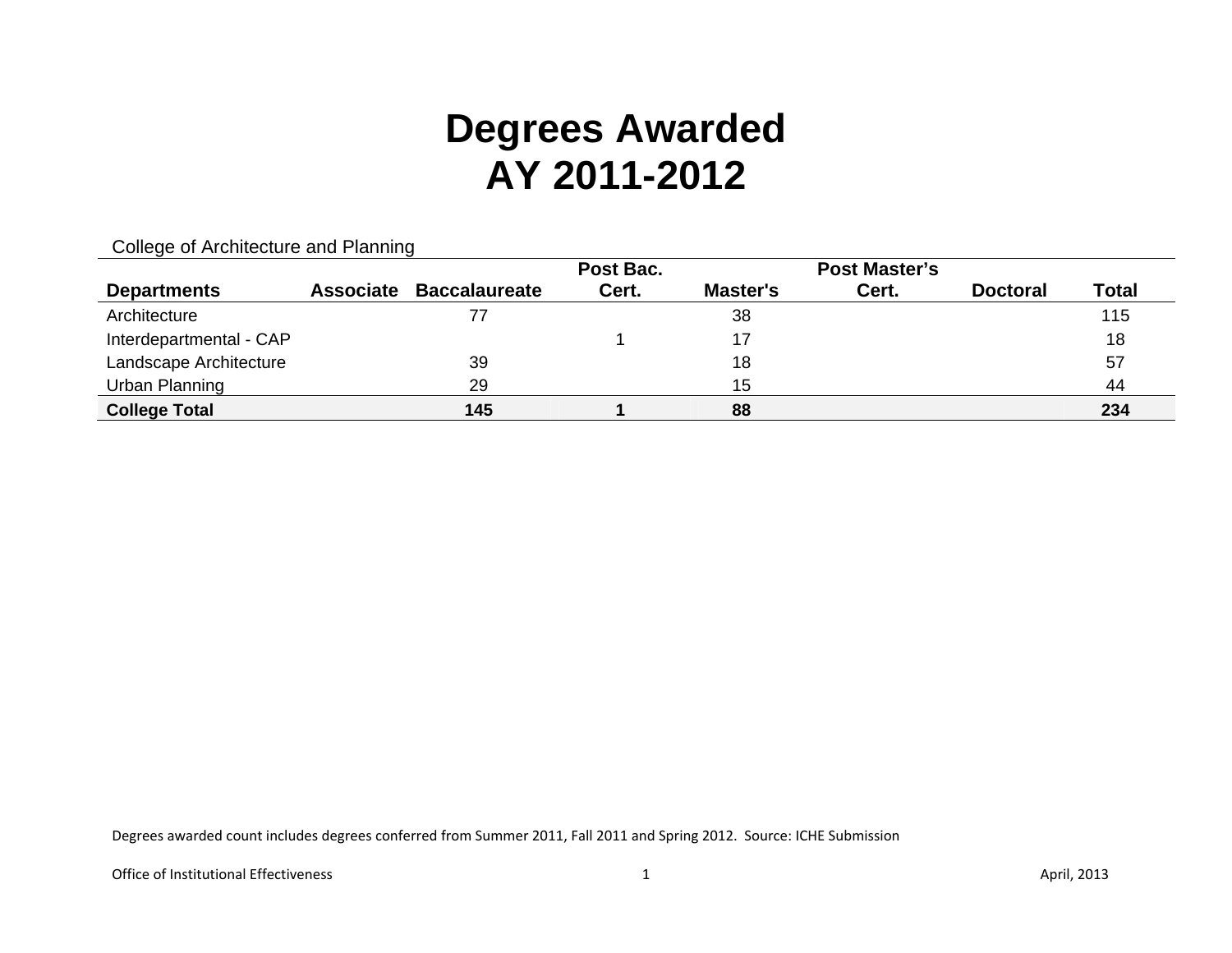|                                     | ້                |                      | Post Bac. |          | <b>Post-Master's</b> |                 |              |
|-------------------------------------|------------------|----------------------|-----------|----------|----------------------|-----------------|--------------|
| <b>Departments</b>                  | <b>Associate</b> | <b>Baccalaureate</b> | Cert.     | Master's | Cert.                | <b>Doctoral</b> | <b>Total</b> |
| <b>Family And Consumer</b>          |                  |                      |           |          |                      |                 |              |
| <b>Sciences</b>                     |                  | 210                  |           | 25       |                      |                 | 235          |
| Industry & Technology               |                  | 94                   |           | 35       |                      |                 | 130          |
| <b>School Of Nursing</b>            |                  | 196                  |           | 130      | 10                   | 4               | 340          |
| <b>School Of Physical Education</b> |                  | 193                  |           | 78       |                      | 3               | 274          |
| <b>Wellness &amp; Gerontology</b>   |                  |                      |           | 17       |                      |                 | 19           |
| <b>College Total</b>                |                  | 693                  |           | 285      | 10                   |                 | 998          |

College of Applied Sciences and Technology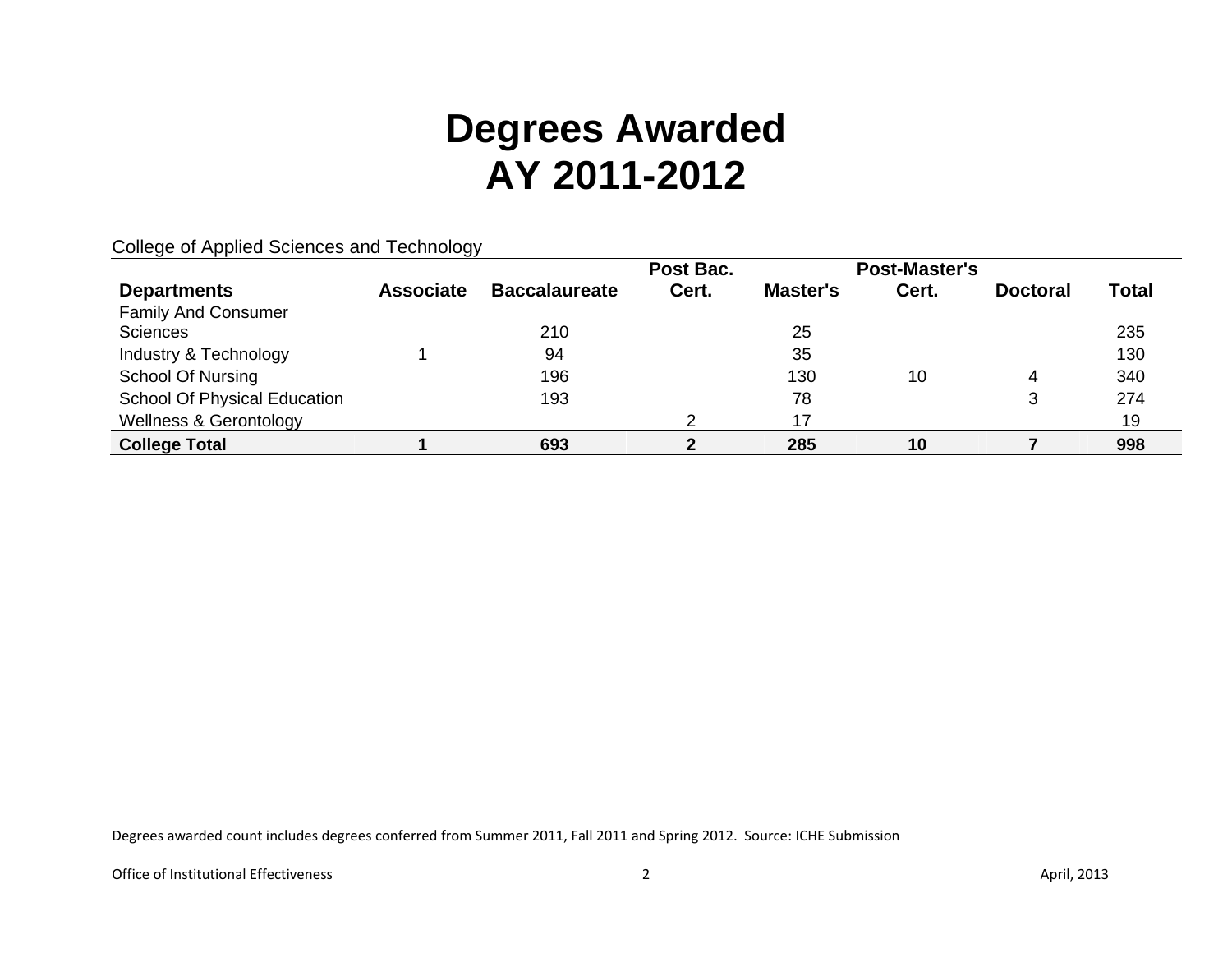College of Communication, Information and Media

|                                |                  |                      | Post Bac. |          | <b>Post Master's</b> |                 |       |
|--------------------------------|------------------|----------------------|-----------|----------|----------------------|-----------------|-------|
| <b>Departments</b>             | <b>Associate</b> | <b>Baccalaureate</b> | Cert.     | Master's | Cert.                | <b>Doctoral</b> | Total |
| <b>Communication Studies</b>   |                  | 75                   |           | 16       |                      |                 | 91    |
| Information And Comm. Sciences |                  |                      |           | 86       |                      |                 | 87    |
| Journalism                     |                  | 154                  |           | 22       |                      |                 | 176   |
| Telecommunications             |                  | 260                  |           | 15       |                      |                 | 275   |
| <b>College Total</b>           |                  | 489                  |           | 139      |                      |                 | 629   |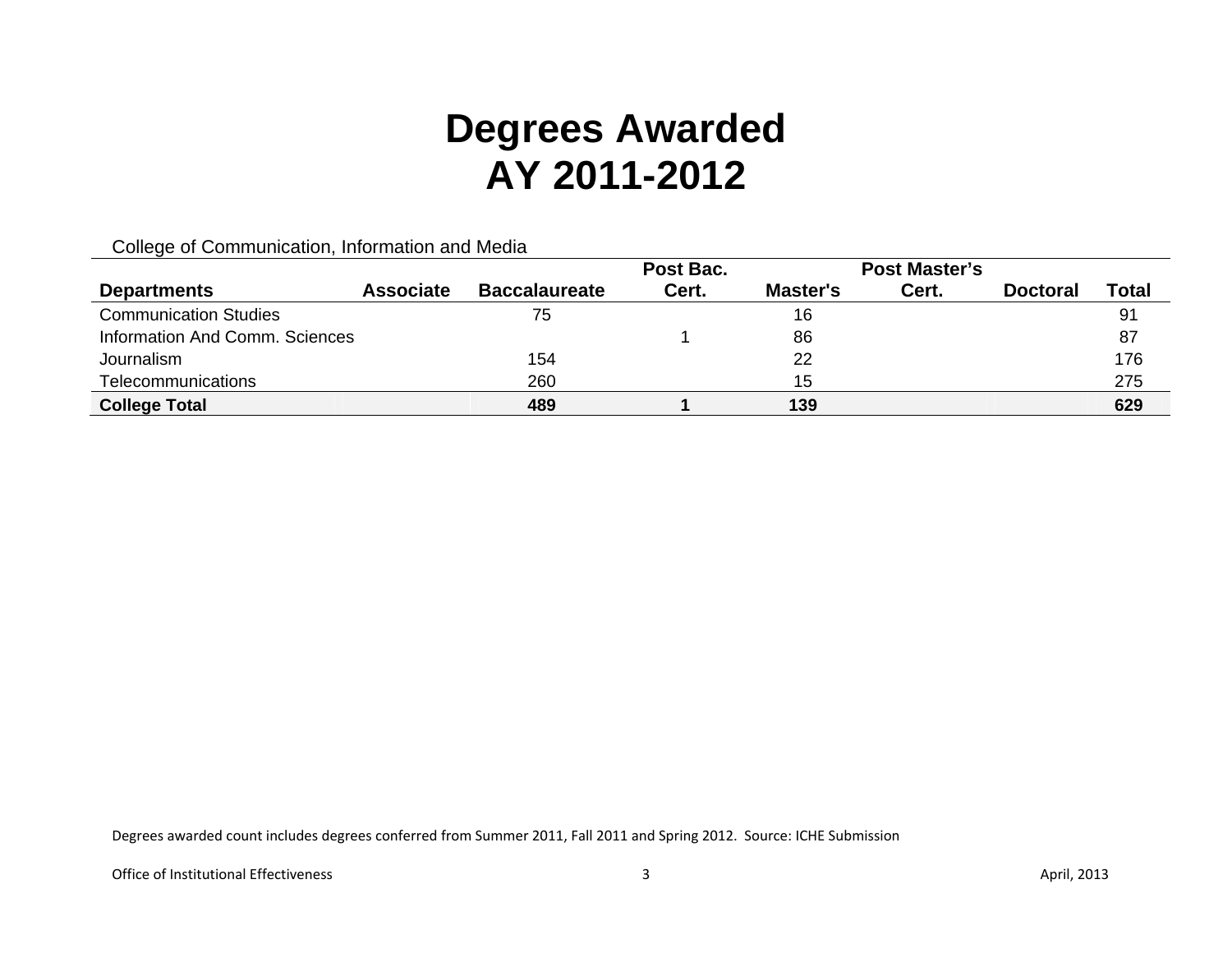| College of Fine Arts |  |  |
|----------------------|--|--|
|                      |  |  |

|                          |                  |                      | Post Bac. |          | <b>Post Master's</b> |                 |              |
|--------------------------|------------------|----------------------|-----------|----------|----------------------|-----------------|--------------|
| <b>Departments</b>       | <b>Associate</b> | <b>Baccalaureate</b> | Cert.     | Master's | Cert.                | <b>Doctoral</b> | <b>Total</b> |
| Art                      |                  | 103                  |           | 16       |                      |                 | 119          |
| <b>Music</b>             |                  | 64                   |           | 24       |                      | 15              | 104          |
| <b>Theatre And Dance</b> |                  | 67                   |           |          |                      |                 | 67           |
| <b>College Total</b>     |                  | 234                  |           | 40       |                      | 15              | 290          |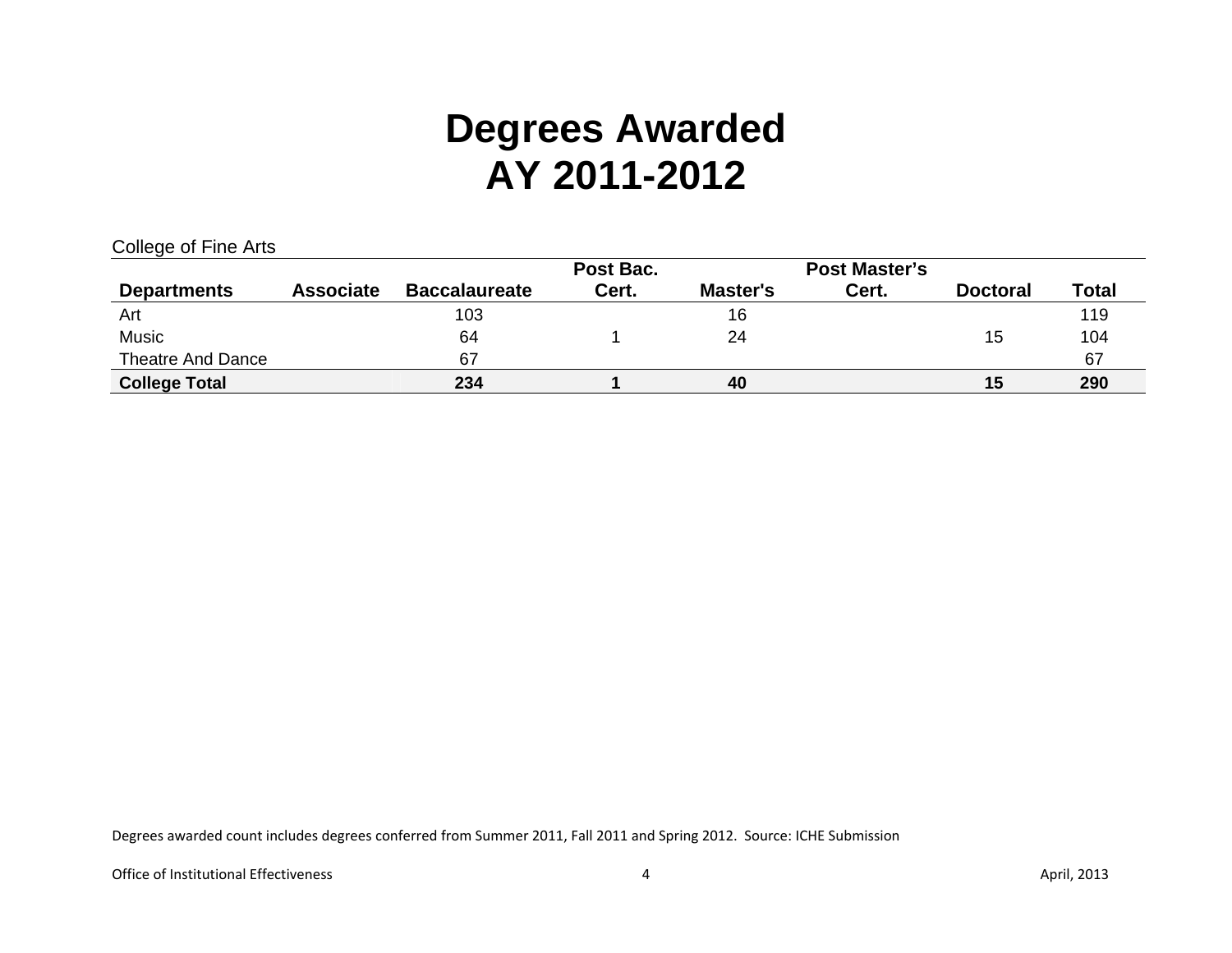#### College of Science and Humanities

|                                      |                  |                      | Post Bac. |          | <b>Post-Master's</b> |                 |       |
|--------------------------------------|------------------|----------------------|-----------|----------|----------------------|-----------------|-------|
| <b>Departments</b>                   | <b>Associate</b> | <b>Baccalaureate</b> | Cert.     | Master's | cert.                | <b>Doctoral</b> | Total |
| Anthropology                         |                  | 21                   |           | 4        |                      |                 | 25    |
| <b>Biology</b>                       |                  | 115                  | 3         | 27       |                      |                 | 145   |
| Chemistry                            |                  | 34                   |           | 11       |                      |                 | 45    |
| <b>Computer Science</b>              |                  | 46                   |           | 9        |                      |                 | 55    |
| Criminal Justice & Criminology       |                  | 168                  |           |          |                      |                 | 169   |
| English                              |                  | 75                   |           | 89       |                      | 8               | 172   |
| Geography                            |                  | 38                   |           | 4        |                      |                 | 42    |
| Geology                              |                  | 15                   |           | 3        |                      |                 | 18    |
| <b>History</b>                       |                  | 65                   |           | 11       |                      |                 | 76    |
| Interdepartmental-Sci &              |                  |                      |           |          |                      |                 |       |
| Human                                |                  | 28                   |           |          |                      | 4               | 32    |
| <b>Mathematical Sciences</b>         |                  | 30                   |           | 29       |                      |                 | 59    |
| <b>Modern Languages And Classics</b> |                  | 73                   |           |          |                      |                 | 73    |
| Nat Res And Env Mgt                  |                  | 38                   |           | 3        |                      |                 | 41    |
| Philosophy                           |                  | 20                   |           |          |                      |                 | 20    |
| <b>Physics And Astronomy</b>         |                  | 5                    |           | 9        |                      |                 | 14    |
| Physiology & Health Science          | 41               | 67                   |           | 30       |                      |                 | 138   |
| <b>Political Science</b>             |                  | 31                   |           | 18       |                      |                 | 49    |
| <b>Psychological Science</b>         |                  | 149                  |           | 22       |                      |                 | 171   |
| Social Work                          |                  | 75                   |           |          |                      |                 | 75    |
| Sociology                            |                  | 30                   |           | 8        |                      |                 | 38    |
| Speech Pathology And Audiology       |                  | 42                   |           | 68       |                      | 5               | 115   |
| <b>College Total</b>                 | 42               | 1165                 | 3         | 345      |                      | 17              | 1572  |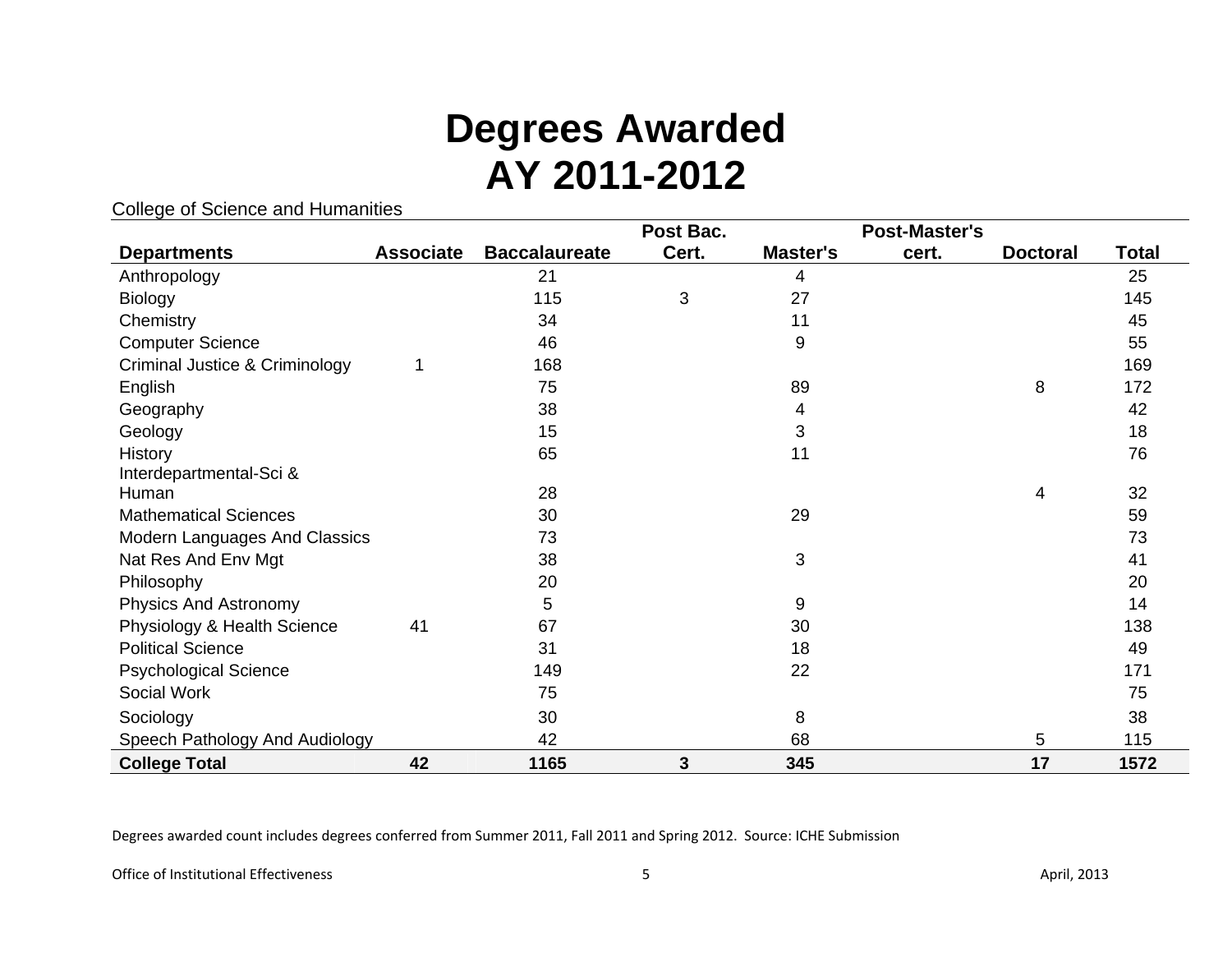| Interdepartmental       |                  |                      |           |          |                      |                 |              |
|-------------------------|------------------|----------------------|-----------|----------|----------------------|-----------------|--------------|
|                         |                  |                      | Post Bac. |          | <b>Post Master's</b> |                 |              |
| <b>Departments</b>      | <b>Associate</b> | <b>Baccalaureate</b> | Cert.     | Master's | Cert.                | <b>Doctoral</b> | <b>Total</b> |
| Interdepartmental       | 128              | 444                  |           | 23       |                      |                 | 597          |
| Interdepartmental Total | 128              | 444                  |           | 23       |                      |                 | 597          |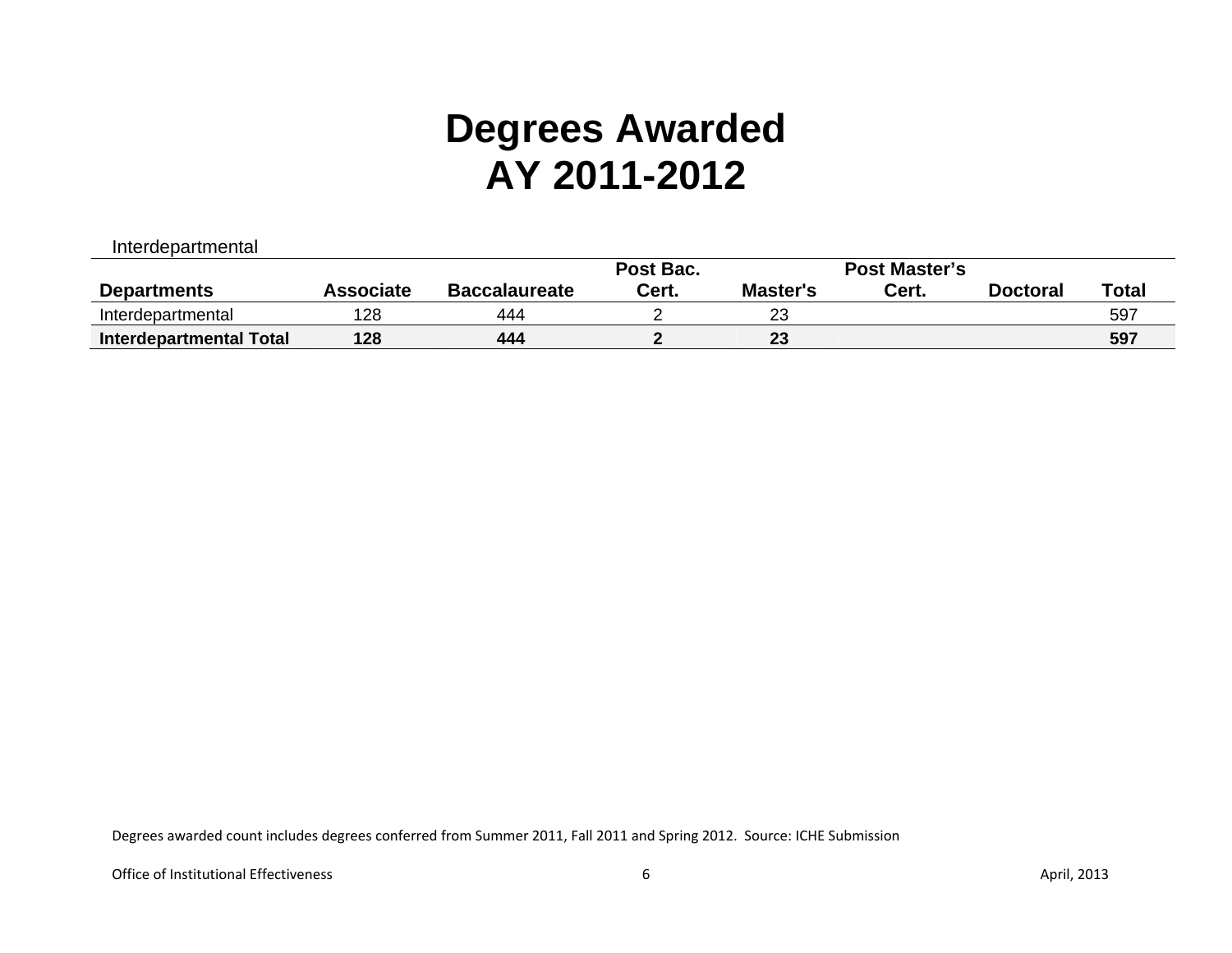|  |  | Miller College of Business |
|--|--|----------------------------|
|  |  |                            |

|                               |                  |                      | Post Bac. |                 | <b>Post Master's</b> |                 |       |
|-------------------------------|------------------|----------------------|-----------|-----------------|----------------------|-----------------|-------|
| <b>Departments</b>            | <b>Associate</b> | <b>Baccalaureate</b> | Cert.     | <b>Master's</b> | Cert.                | <b>Doctoral</b> | Total |
| Accounting                    |                  | 110                  |           | 33              |                      |                 | 143   |
| Economics                     |                  | 13                   |           |                 |                      |                 | 13    |
| Finance And Insurance         |                  | 53                   |           |                 |                      |                 | 53    |
| Info Systems & Operations Mgt | 49               | 30                   |           | 10              |                      |                 | 90    |
| Interdepartmental - MCOB      |                  | 132                  | 18        | 129             |                      |                 | 279   |
| Marketing And Management      | 52               | 99                   |           |                 |                      |                 | 151   |
| <b>College Total</b>          | 101              | 437                  | 19        | 172             |                      |                 | 729   |